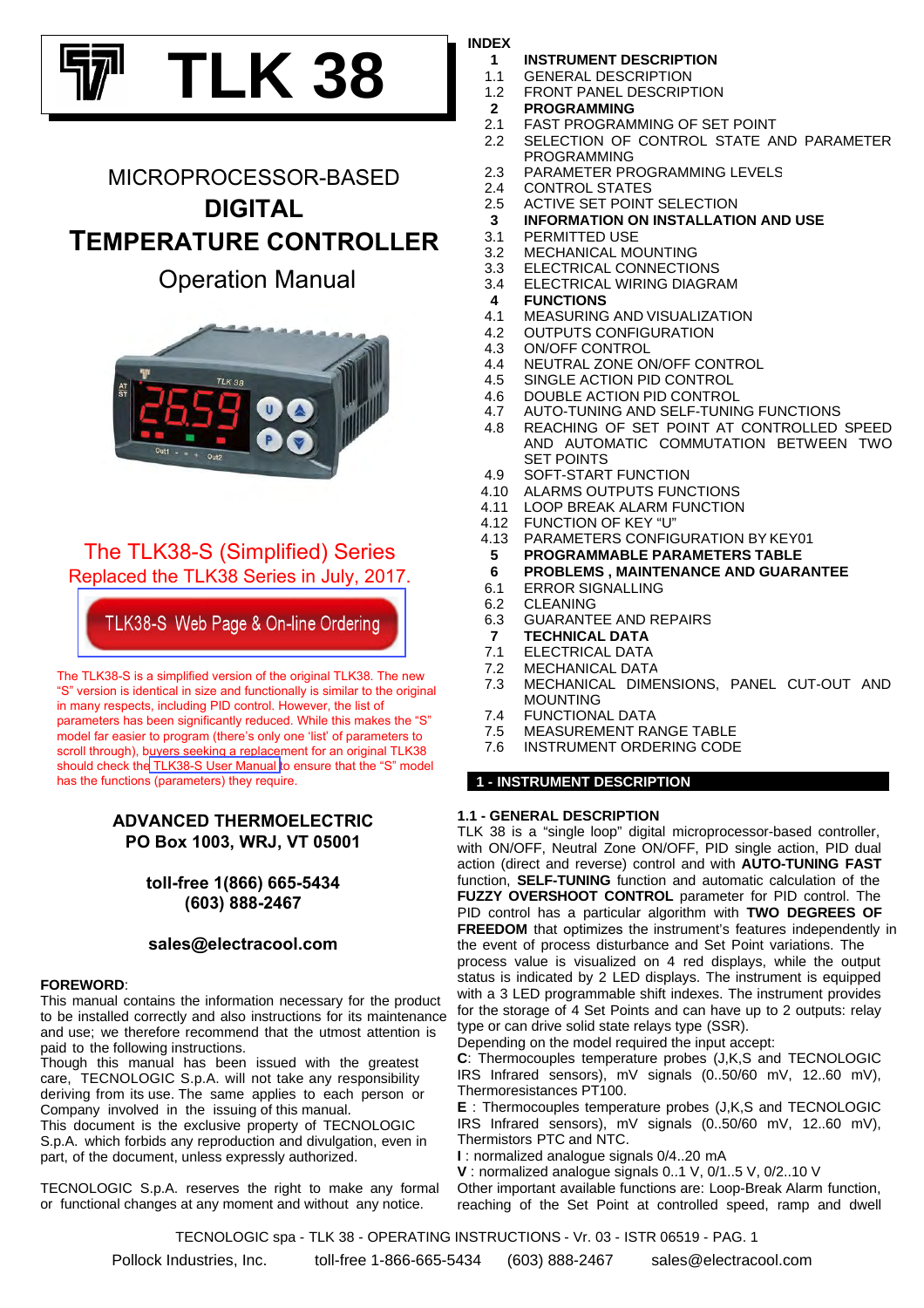function, Soft-Start function, protection compressor function for neutral zone control, parameters protection on different levels.

#### **1.2 - FRONT PANEL DESCRIPTION**



**1 - Key P** : This is used to access the programming parameters and to confirm selection.

**2 - Key DOWN** : This is used to decrease the values to be set and to select the parameters. If the key is held down, the user returns to the previous programming level until he exits the programming mode.

**3 - Key UP** : This is used to increase the values to be set and to select the parameters. If the key is held down, the user returns to the previous programming level until he exits the programming mode. Outside the programming mode it permits visualisation of the output control power.

**4 - Key U** : This is a key with a function programmable by par. "USrb". It can be set to : Activate Auto-tuning and Self-tuning functions, swap the instrument to manual control, silence the alarm, change the active Set Point, deactivate control (see par. 4.12) and modify the visibility of the parameters in "ConF" menu (see par. 2.3).

**5 - Led OUT1** : indicates the state of output OUT1

**6 - Led OUT2** : indicates the state of output OUT2

**7 - Led SET** :It indicates access to the programming mode and parameter programming level.

**8 - Led AT/ST** : indicates that the Self-tuning function is activated (light on) or that Auto-tuning (flashing ) is in progress.

**9 - Led – Shift index:** indicates that the process value is lower than the one programmed on par. "AdE".

**10 - Led = Shift index:** indicates that the process value is within the range [SP+AdE ... SP-AdE]

**11 - Led + Shift index:** indicates that the process value is higher than the one set on par. "AdE".

#### **2 - PROGRAMMING**

#### **2 .1 - FAST PROGRAMMING OF THE SET POINT**

This procedure permits rapid programming of the active Set Point and possibly the alarm thresholds (see par 2.3)

Push key "P", then release it and the display will visualise **"SP n"** (where n is the number of the Set Point active at that moment) programming mode. alternatively to the programmed value.

key to decrease it.

These keys change the value one digit at a time but if they are pressed for more than one second, the value increases or decreases rapidly and, after two seconds in the same condition, the identifying the first parameter of the selected group will be changing speed increases in order to allow the desired value to be reached rapidly.

Once the desired value has been reached, by pushing key P it is possible to exit by the fast programming mode or it is possible to visualise the alarm thresholds (see par. 2.3).

To exit the fast Set programming it is necessary to push key P, after the visualisation of the last Set Point, or alternatively, if no key more: the new value will be memorised and the display will show Interact the content of the method of the display will return to normal only the code of the selected parameter.<br>Is pressed for approx. 15 seconds, the display will return to normal parameter "IP" as "DOMN" have it. functioning automatically.

#### **2.2 - SELECTION OF THE CONTROL STATE AND PARAMETER PROGRAMMING**

By pushing key "P" and holding it down for approx. 2 sec. it is possible to enter into the main selection menu.

possible to shior life the mail belocation mond.<br>Using the "UP" or DOWN" keys, it is then possible to roll over the To ovit the programming mo selections:

**"OPEr"** to enter into the operating parameters menu

| "ConF" | to enter into the configuration parameters menu        |
|--------|--------------------------------------------------------|
| "OFF"  | to swap the regulator into the OFF state               |
| "rEG"  | to swap the regulator into the automatic control state |
| "tunE" | to activate the Auto-tuning or Self-tuning function    |
| "OPLO" | to swap the regulator to the manual control state and  |
|        | therefore to program the % control value using the     |
|        | "UP" and "DOWN" keys                                   |

Once the desired item has been selected, push key "P" to confirm. Selecting "OPEr" and "ConF" gives the possibility of accessing other menus containing additional parameters and more precisely : **"OPEr" -** Operating parameters Menu: this normally contains the Set Point parameters but it can contain all the desired parameters (see par. 2.3).

**"ConF" -** Configuration parameters Menu: this contains all the operating parameters and the functioning configuration parameters (alarm configuration, control, input, etc.)



To enter the menu **"ConF"** select the option "ConF", press the key "P" and the display will show "0".

At this request, enter, using keys "UP" and "DOWN", the number reported on the last page of this manual and push key "P".

If an incorrect password is entered, the instrument exit from

To modify the value, press "UP" key to increase it or the "DOWN" identifying the first group of parameters (" **] SP** ") and with keys "UP" If the password is correct, the display will visualise the code and "DOWN" it will be possible to select the desired group of parameters.

> Once the desired group of parameters has been selected, the code visualised by pushing the "P" key.

> Again using the "UP" and "DOWN" keys, it is possible to select the desired parameter and, if the key "P" is pressed, the display will alternatively show the parameter's code and its programming value, which can be modified by using the "UP" or "DOWN" keys.

> Once the desired value has been programmed, push key "P" once

By using the "UP" or "DOWN" keys, it is then possible to select a new parameter (if present) and modify it as described above.

To select another group of parameters, keep the "UP" or "DOWN" key pressed for approx. 2 sec., afterwards the display will return to visualise the code of the group of parameters.

Release the key and by using the "UP" and "DOWN" keys, it will be

To exit the programming mode, no key should be pressed for approx. 20 seconds, or keep the "UP" or "DOWN" pressed until exit from the programming mode is obtained.

TECNOLOGIC spa - TLK 38 - OPERATING INSTRUCTIONS - Vr. 03 - ISTR 06519 - PAG. 2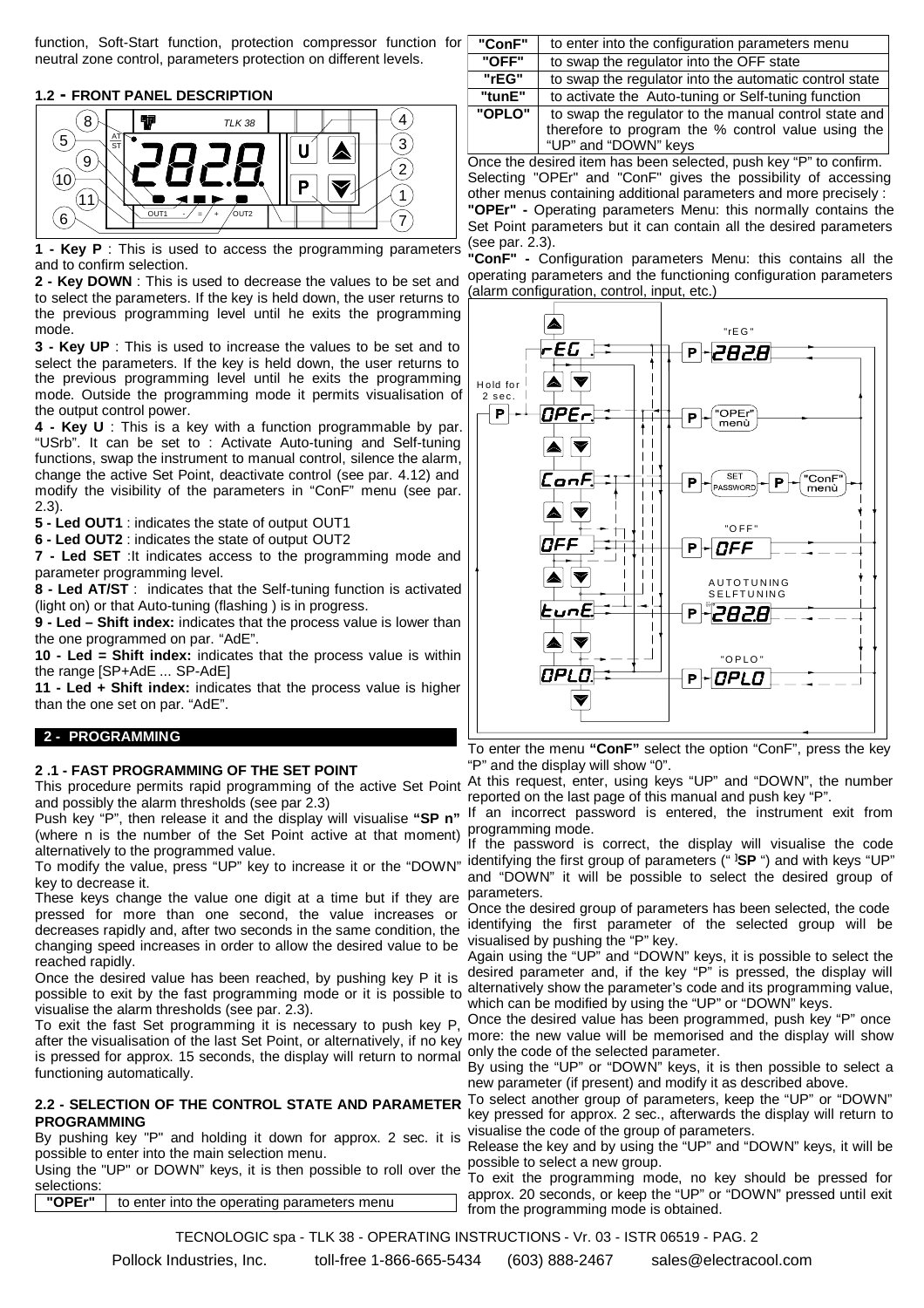The programming and exit modes for the "OPEr" menu are the same as those described for menu "ConF" with the difference that to access the menù "OPEr" the Password is not required.



*ATTENTION: The instrument is programmed in factory with all the parameters, to exception of the Set Point "SP1" (and 2,3,4), programmable in the menù "ConF" to the purpose to prevent wrong accidental programming from non experienced consumers.*

#### **2.3 - PARAMETERS PROGRAMMING LEVELS**

The menu "OPEr" normally contains the parameters used to program the Set Point; however it is possible to make all desired parameters appear or disappear on this level, by following this procedure:

Enter the menu "ConF" and select the parameter to be made programmable or not programmable in the menu "OPEr".

Once the parameter has been selected, if the LED SET is switched off, this means that the parameter is programmable only in the programmed on per "SDLL" and the one programmed on per menu "ConF", if instead the LED is on, this means that the programmed on par. **"SPLL"** and the one programmed on par. parameter is also programmable in the menu "OPEr".

SET will change its state indicating the parameter accessibility level (on  $=$  menu "OPEr" and "ConF"; off  $=$  menu "ConF" only).

The active Set Point and the alarm thresholds will only be visible on the Set Point fast programming level (described in par. 2.1) if the **3 - INFORMATION ON INSTALLATION AND USE** relative parameters are programmed to be visible (i.e. if they are present in the menu "OPEr").

The possible modification of these Sets, with the procedure described in par. 2.1, is instead subordinate to what is programmed in par. **"Edit"** (contained in the group " **] PAn** ").

This parameter can be programmed as :

=SE : The active Set Point can be modified while the alarm thresholds cannot be modified.

=AE : The active Set Point cannot be modified while the alarm measures. The instrument CANNOT be used in dangerous thresholds can be modified

=SAE : Both the active Set Point and the alarm thresholds can be protection. The installer must ensure that EMC rules are respected, modified

=SAnE : Both the active Set Point and the alarm thresholds cannot filters. Whenever a failure or a malfunction of the device may cause be modified

#### **2.4 - CONTROL STATES**

The controller can act in 3 different ways : automatic control **(rEG),** control off **(OFF)** and manual control **(OPLO).**

The instrument is able to pass from one state to the other :

- by selecting the desired state from the main selection menu suing the keyboard.

"USrb" ("USrb" = tunE; "USrb" = OPLO; "USrb" = OFF) it is possible declared. Avoid placing the instrument in environments with very to pass from "rEG" state to the state programmed on the parameter high humidity levels or dirt that may create condensation or and vice versa.

the auto-tuning execution)

state it was in when it was last switched off.

functioning state of the controller.

During automatic control it is possible to visualize the control power on the display by pushing key "UP".

The range of the power values goes from H100 (100% of the output Carry out the electrical wiring by connecting only one wire to each power with reverse action) to C100 (100% of the output power with terminal, according to the following diagram, checking that the direct action).

**CONTROL OFF (OFF)** – The instrument can be swapped into the "OFF" state, i.e. the control and the relative outputs are deactivated.

The alarm outputs are instead working normally.

**BUMPLESS MANUAL CONTROL (OPLO)** – By means of this option it is possible to manually program the power percentage given as output by the controller by deactivating automatic control.

When the instrument is swapped to manual control, the power percentage is the same as the last one supplied and can be modified using the "UP" and "DOWN" keys.

As in the case of automatic control, the programmable values range from H100 (+100%) to C100 (-100%).

To return to automatic control, select "rEG" in the selection menu.

#### **2.5 - ACTIVE SET POINT SELECTION**

This instrument permits pre-programming of up to 4 different Set points (**"SP1"**, **"SP2"**, **"SP3"**, **"SP4"**) and then selection of which one must be active. The maximum number of Set points is determined by the par. **"nSP"** located in the group of parameters " **] SP** ".

The active Set point can be selected :

- by parameter **"SPAt"** in the group of parameters " **] SP** ".

- by key "U" if par. "USrb" = CHSP

- Automatically between SP1 and SP2 if a time "dur.t" (see par. 4.8) has been programmed.

Set Points "SP1", "SP2", "SP3", "SP4" will be visible depending on the maximum number of Set Points selected on par. "nSP" and they **"SPHL".**

To modify the visibility of the parameter, push key "U" : the LED *Note : in all the following examples the Set point is indicated as "SP", however the instrument will act according to the Set point selected as active.*

#### **3.1 - PERMITTED USE**



The instrument has been projected and manufactured as a measuring and control device to be used according to EN61010-1 for the altitudes operation until 2000 ms.The use of the instrument for applications not expressly permitted by the

above mentioned rule must adopt all the necessary protective environments (flammable or explosive) without adequate also after the instrument installation, if necessary using proper dangerous situations for persons, thing or animals, please remember that the plant has to be equipped with additional devices which will guarantee safety.

#### **3.2 - MECHANICAL MOUNTING**

- By using the key "U" on the keyboard; suitably programming par. is mounted in order to obtain the front protection degree as - Automatically (the instrument swaps into "rEG" state at the and of adequate ventilation to the instrument and avoid installation in When switched on, the instrument automatically reassumes the cause the instrument to function at a higher temperature than the **AUTOMATIC CONTROL (rEG)** – Automatic control is the normal possible from sources of electromagnetic disturbances such as The instrument, in case 33 x 75 mm, is designed for flush-in panel mounting. Make a hole 29 x 71 mm and insert the instrument, fixing it with the provided special bracket. We recommend that the gasket introduction of conductive substances into the instrument. Ensure containers that house devices which may overheat or which may one permitted and declared. Connect the instrument as far away as motors, power relays, relays, solenoid valves, etc.

#### **3.3 - ELECTRICAL CONNECTION**

power supply is the same as that indicated on the instrument and that the load current absorption is no higher than the maximum electricity current permitted. As the instrument is built-in equipment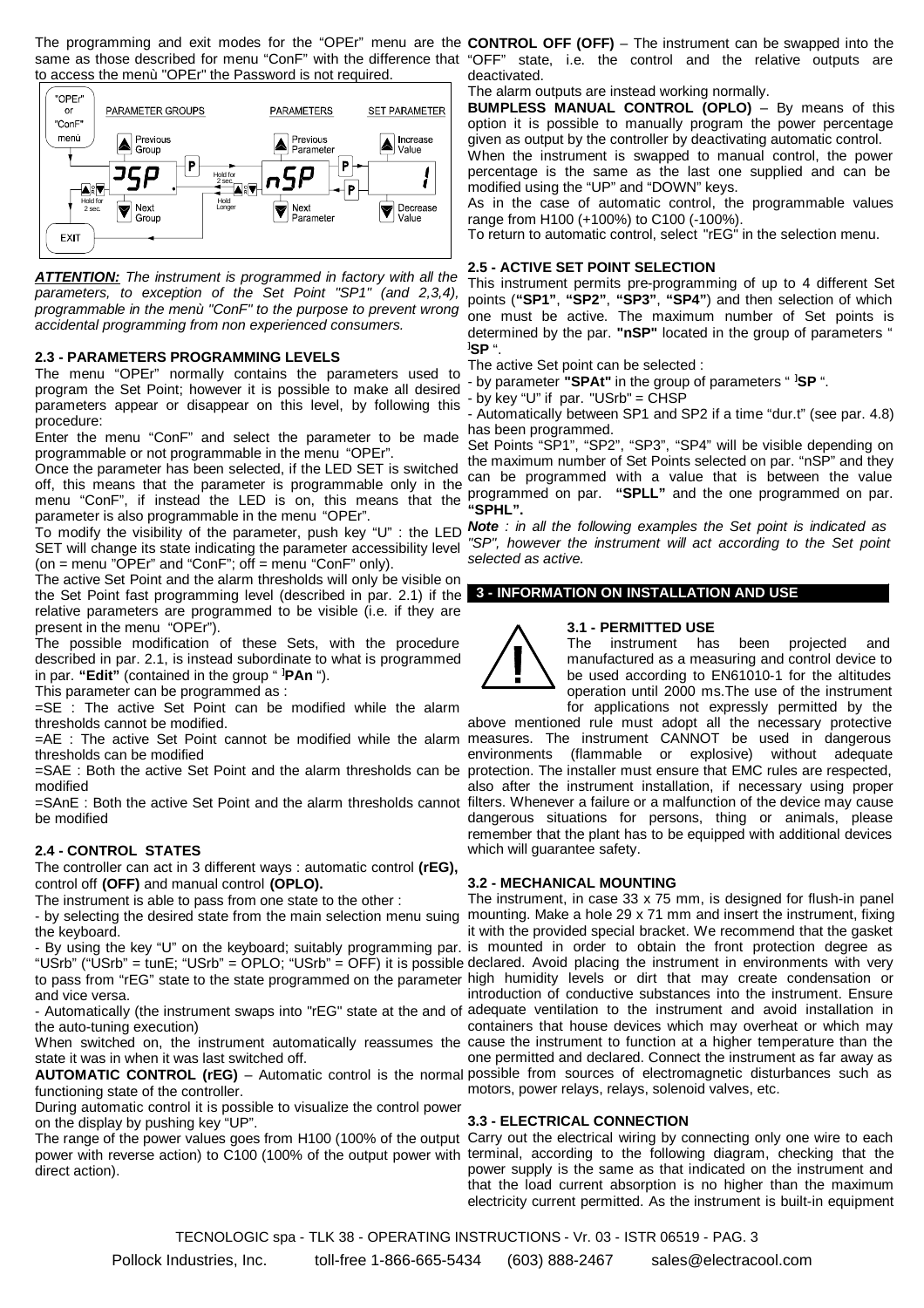either switches or internal devices to protect against overload of (4.20) current: the installation will include an overload protection and a - for normalised signals in tension 0..1 V (0.1), 0..5 V (0.5), 1..5 V two-phase circuit-breaker, placed as near as possible to the (1.5), 0..10 V (0.10) or 2..10 V (2.10). instrument, and located in a position that can easily be reached by - for normalised signals in tension 0..50 mV (0.50), 0..60 mV (0.60), the user and marked as instrument disconnecting device which 12..60 mV (12.60). interrupts the power supply to the equipment. It is also We recommend to switch on and off the instrument when these recommended that the supply of all the electrical circuits connected parameters are modified, in order to obtain a correct measuring. to the instrument must be protect properly, using devices (ex. For the instruments with input for temperature probes (tc, rtd) it's fuses) proportionate to the circulating currents. It is strongly possible to select, through par. "Unit", the unit of measurement recommended that cables with proper insulation, according to the (°C, °F) and, through par. **"dP"** (Pt100, PTC and NTC only) the working voltages and temperatures, be used. Furthermore, the desired resolution (0=1°; 1=0,1°). input cable of the probe has to be kept separate from line voltage Instead, with regards to the instruments with normalised analogue wiring. If the input cable of the probe is screened, it has to be input signals, it is first necessary to program the desired resolution connected to the ground with only one side. Whether the on par. **"dP"** (0=1; 1=0,1; 2=0,01; 3=0,001) and then, on par. instrument is 12 V version it's recommended to use an external **"SSC"**, the value that the instrument must visualise at the transformer TCTR, or with equivalent features, and to use only one beginning of the scale (0/4 mA, 0/12 mV, 0/1 V o 0/2 V) and, on transformer for each instrument because there is no insulation par. **"FSC",** the value that the instrument must visualise at the end between supply and input. We recommend that a check should be made that the parameters are those desired and that the The instrument allows for measuring calibration, which may be application functions correctly before connecting the outputs to the used to recalibrate the instrument according to application needs, actuators so as to avoid malfunctioning that may cause by using par. **"OFSt"** and **"rot".** irregularities in the plant that could cause damage to people, things Programming par. "rot"=1,000, in par. "OFSt" it is possible to set a or animals.

**any responsibility for any damage to people, things or animals** measurements. **deriving from violation, wrong or improper use or in any case** If instead, it is desired that the offset set should not be constant for **not in compliance with the instrument's features.**



#### **3.4 - ELECTRICAL WIRING DIAGRAM**

#### **4 - FUNCTIONS**

#### **4.1 - MEASURING AND VISUALIZATION**

group **"] InP".**

Depending on the model required the input accept:

IRS Infrared sensors), mV signals (0..50/60 mV, 12..60 mV), time is automatically considered to be equal to 20 sec. (e.g. In the Thermoresistances PT100.

**E** : Thermocouples temperature probes (J,K,S and TECNOLOGIC IRS Infrared sensors), mV signals (0..50/60 mV, 12..60 mV), Thermistors PTC and NTC.

**I** : normalized analogue signals 0/4..20 mA

**V** : normalized analogue signals 0..1 V, 0/1..5 V, 0/2..10 V

Depending on the model, using par. **"SEnS",** it's possible to select the type of input probe, which can be :

- for thermocouples J (J), K (CrAL), S (S) or for infrared sensors serie TECNOLOGIC IRTC1 with linearization J (Ir.J) or K (Ir.CA) - for thermoresistances Pt100 IEC (Pt1) or thermistors PTC KTY81-121 (Ptc) or NTC 103AT-2 (ntc)

with permanent connection inside housing, it is not equipped with - for normalised signals in current 0..20 mA (0.20) or 4..20 mA

of the scale (20 mA, 50 mV, 60 mV, 5 V or 10 V).

**Tecnologic S.p.A. and its legal representatives do not assume** the probe before visualisation, which remains constant for all the positive or negative offset that is simply added to the value read by

all the measurements, it is possible to operate the calibration on any two points.

In this case, in order to decide which values to program on par. "OFSt" and "rot", the following formulae must be applied :

**"rot" = (D2-D1) / (M2-M1) "OFSt" = D2 - ("rot" x M2)** where:

M1 =measured value 1

D1 = visualisation value when the instrument measures M1

M2 =measured value 2

D2 = visualisation value when the instrument measures M2

It then follows that the instrument will visualise :

**DV = MV x "rot" + "OFSt"**

where:  $DV =$  visualised value  $MV =$  measured value Example 1: It is desired that the instrument visualises the value effectively measured at 20° but that, at 200°, it visualises a value lower than 10° (190°).

Therefore : M1=20 ; D1=20 ; M2=200 ; D2=190

"rot" =  $(190 - 20) / (200 - 20) = 0.944$ 

 $"OFSt" = 190 - (0.944 \times 200) = 1.2$ 

Example 2: It is desired that the instrument visualises 10° whilst the value actually measured is 0°, but, at 500° it visualises a 50° higher value (550°).

Therefore : M1=0 ; D1=10 ; M2=500 ; D2=550

"rot" =  $(550 - 10) / (500 - 0) = 1,08$  $"OFSt" = 550 - (1,08 \times 500) = 10$ 

By using par. **"FiL"** it is possible to program time constant of the software filter for the input value measured, in order to reduce noise sensitivity (increasing the time of reading).

All the parameters referring measurements are contained in the <sup>In case of measurement error, the instrument supplies the power</sup> as programmed on par. **"OPE".**

**C**: Thermocouples temperature probes (J,K,S and TECNOLOGIC for the PID controller, while for the ON/OFF controllers the cycle This power will be calculated according to cycle time programmed event of probe error with ON/OFF control and "OPE"=50, the control output will be activated for 10 sec., then it will be deactivated for 10 sec. and so on until the measurement error remains.).

By using par. **"InE"** it is also possible to decide the conditions of the input error, allowing the instrument to give the power programmed on par. "OPE" as output.

The possibilities of par. "InE" are :

 $=$  Or : the condition occurs in case of over-range or probe breakage = Ur : the condition occurs in case of under-range or probe breakage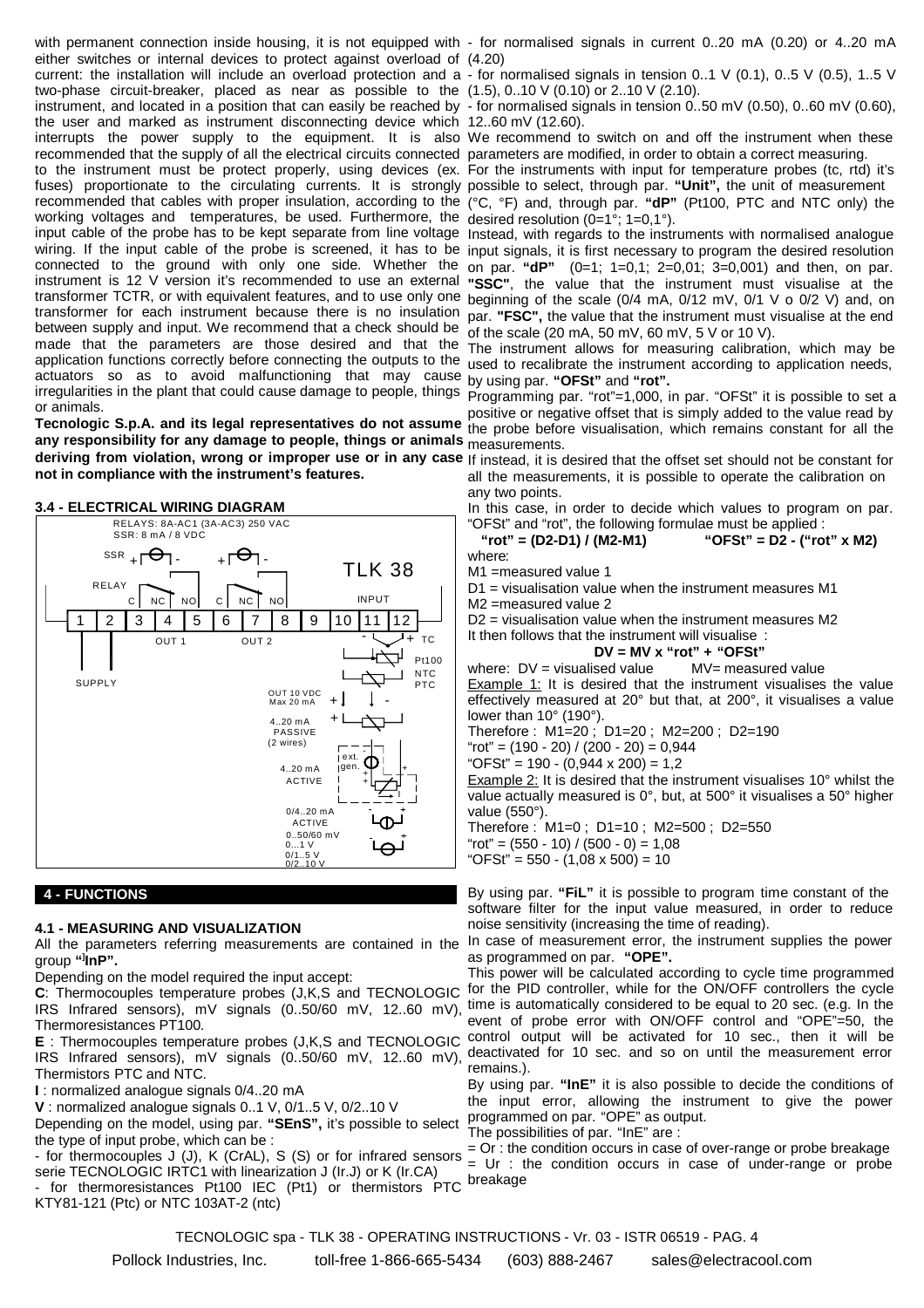= OUr : the condition occurs in case of over-range or under-range This type of control can be obtained when 2 outputs are or probe breakage

Using par. "diSP", located in the group "<sup>1</sup>PAn", it is possible to set = nr. normal visualization of the display which can be the process The Neutral Zone control is used to control plants in which there is variable (dEF), the control power (Pou), the active Set Point (SP.F) an element which causes a positive increase (ex. Heater, the Set Point operating when there are active ramps (SP.o) or humidifier, etc.) and an element which causes a negative increase alarm threshold AL1 or AL2 (AL1, AL2).

Again in the group **"] PAn"** the par. **"AdE"** is present that defines the 3 led shift index functioning.

The lighting up of the green led = indicates that the process value hysteresis **"HSEt**". is within the range  $[SP+AdE \dots SP-AdE]$ , the lighting up of the led – indicates that the process value is lower than [SP-AdE] and the when the process value reaches the Set Point and it activates the lighting up of the led + indicates that the process value is higher output 1.rEG when the process value goes below value [SP than [SP+AdE].

#### **4.2 - OUTPUTS CONFIGURATION**

of parameters **"] Out**, where the relative parameters **"O1F"** and causing a negative increase has to be connected to the output **"O2F"** (depending on the number of outputs available on the programmed as 2.rEG. instrument) are located.

The outputs can be set for the following functions :

- Main control output (1.rEG)

- Secondary control output (2.rEG)

- Alarm output normally open (ALno)

- Alarm output normally closed (ALnc)

- Alarm output normally closed with led reverse indication (ALni) - Output deactivated (OFF)

The coupling outputs number outputs – number alarms can be made in the group referring to the alarm to the alarm ("**]** AL1", " **]** AL2").

#### **4.3 - ON/OFF CONTROL (1.rEG)**

All the parameters referring to the ON/OFF control are contained in the group **"] rEG".**

This type of control can be obtained by programming par.**"Cont"** = On.FS or = On.FA and works on the output programmed as 1.rEG, depending on the measure, on the active Set Point **"SP"**, on the functioning mode **"Func"** and on the hysteresis **"HSEt**".

The instrument carries out an ON/OFF control with symmetric hysteresis if "Cont" = On.FS or with asymmetrical hysteresis if  $"Cont" = On.FA.$ 



The control works in the following way : in the case of reverse action, or heating ("FunC"=HEAt), it deactivates the output, when the process value reaches [SP + HSEt] in case of symmetrical hysteresis, or [SP] in case of asymmetrical hysteresis and is then activated again when the process value goes below value [SP - HSEt].

Vice versa, in case of direct action or cooling ("Func"=CooL), it deactivates the output, when the process value reaches [SP HSEt] in case of symmetrical hysteresis, or [SP] in case of asymmetrical hysteresis and is activated again when the process value goes above value [SP + HSEt].

#### **4.4 - NEUTRAL ZONE ON/OFF CONTROL (1.rEG - 2.rEG)**

All the parameters referring to Neutral Zone ON/OFF control are of fast processes, the cycle time "tcr1" has to have a low value with contained in the group **"] rEG".**

programmed respectively as 1.rEG and 2.rEG and the par. **"Cont"**

(ex. Cooler, de-humidifier, etc).

The control functions works on the programmed outputs depending on the measurement, on the active Set Point **"SP"** and on the

The control works in the following way : it deactivates the outputs HSEt], or it activates the output 2.rEG when the process value goes above [SP + HSEt].

The instrument's outputs can be programmed by entering the group connected to the output programmed as 1.rEG while the element Consequently, the element causing a positive increase has to be



If 2.rEG output is used to control compressor is possible to use the "Compressor Protection" function that has the meaning to avoid compressor "short cycles".

This function allows a control by time on the output 2.rEG activation, independently by the temperature control request. The protection is a "delayed after deactivation" type.

This protection permits to avoid the output activation for a time programmable on par. "**CPdt**" (expressed in sec.); the output activation will occurs only after the elapsing of time "CPdt".

The time programmed on parameter "CPdt" is counted starting from the last output deactivation.

Obviously, whether during the time delay caused by the compressor protection function, the regulator request should stop, the output activation foreseen after time "CPdt" would be erased.

The function is not active programming "CPdt" =OFF.

The led relative to 2.rEG output blinks during the phases of output activation delay, caused by "Compressor Protection" function.

#### **4.5 - SINGLE ACTION PID CONTROL (1.rEG)**

All the parameters referring to PID control are contained in the group **"] rEG".**

The Single Action PID control can be obtained by programming par.**"Cont"** = Pid and works on the output 1.rEG depending on the active Set Point **"SP"**, on the functioning mode **"Func"** and on the instrument's PID algorithm with two degree of freedom.



In order to obtain good stability of the process variable, in the event a very frequent intervention of the control output.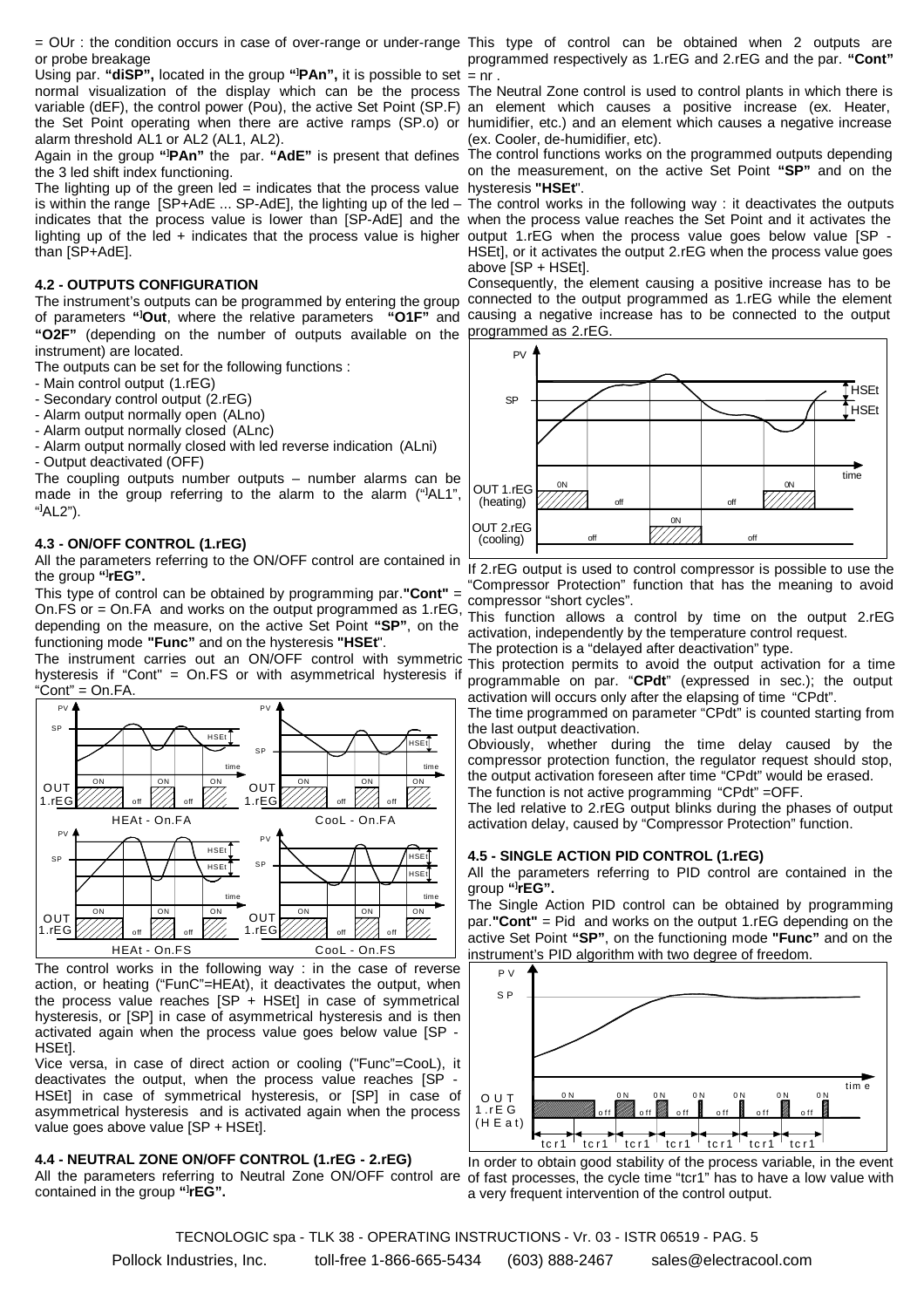driving the actuator.

The Single Action PID control algorithm foresees the setting of the during control. following parameters :

**"Pb"** – Proportional Band

**"tcr1"** – Cycle time of the output 1.rEG

**"Int"** – Integral Time

**"rS"** – Manual Reset (if "Int =0 only)

**"dEr"** – Derivative Time

**"FuOC" -** Fuzzy Overshoot Control

This last parameter allows the variable overshoots at the start up of the process or at the changing of the Set Point to be avoided.

Please remember that a low value on this parameter reduces the overshoot while a high value increase it.



1: Value "FuOC" OK

2: Value "FuOC" too high

3: Value "FuOC" too low

#### **4.6 - DOUBLE ACTION PID CONTROL (1.rEG - 2.rEG)**

All the parameters referring to PID control are contained in the group **"] rEG".**

The Double Action PID control is used to control plants where there is an element which causes a positive increase (ex. Heating) and the main menu or by correctly programming key "U" as "USrb" = an element which causes a negative increase (ex. Cooling).

This type of control can be obtained when 2 outputs are programmed respectively as 1.rEG and 2.rEG and the par. **"Cont"**  $=$  Pid.

The element causing a positive increase has to be connected to the output programmed as 1.rEG while the element causing a negative cycle. The Autotuning will start at the condition that the process increase has to be connected to the output programmed as 2.rEG. The Double Action PID control works on the outputs 1.rEG and "Func" =CooL) than [SP+ |SP/5|]. 2.rEG depending on the active Set Point **"SP"** and on the 6) Exit from the parameter programming. instrument's PID algorithm with two degrees of freedom.

fast processes, the cycle times "tcr1" and "tcr2" have to have a low if "Auto"=1 or 2 , or by selecting par. **"tunE"** in the main menu (or value with a very frequent intervention of the control outputs.

In this case use of solid state relays (SSR) to drive the actuators is recommended.

the following parameters :

**"Pb"** - Proportional Band

**"tcr1"** - Cycle time of the output 1.rEG

**"tcr 2"** - Cycle time of the output 2.rEG

**"Int"** - Integral Time

**"rS"** - Manual Reset (if "Int =0 only)

**"dEr"** - Derivative Time

**"FuOC" -** Fuzzy Overshoot Control

**"Prat"** - Power Ratio or relation between power of the element controlled by output 2.rEG and power of the element controlled by output 1.rEG.

If par. "Prat" = 0, the output 2.rEG is disabled and the control behaves exactly as a single action PID controller, through output 1.rEG.

#### **4.7 - AUTOTUNING AND SELFTUNING FUNCTIONS**

All the parameters referring to the AUTO-TUNING and SELF-TUNING functions are contained in the group **"] rEG".** SELF-TUNING functions are contained in the group "**rEG".**<br>The AUTO-TUNING and SELF-TUNING functions permit the 1) Program and activate the desired Set Point. automatic tuning of the PID controller.

The **AUTO-TUNING** function permits the calculation of thePID 3) Program par. "Func" according to the process to be controlled parameters by means of a FAST type tuning cycle and, at the end through output 1.rEG. of this operation, the parameters are stored into the instrument's 4) Program an output as 2.rEG if the instrument controls a memory and remain constant during control.

In this case use of a solid state relay (SSR) is recommended for The **SELF-TUNING** function (rule based "TUNE-IN") instead allows control monitoring and the continuous calculation of the parameters

Both functions automatically calculate the following parameters :

**"Pb"** - Proportional Band

**"tcr1"** - Cycle time of the output 1rEG

**"Int"** - Integral Time

**"dEr"** - Derivative Time

**"FuOC" -** Fuzzy Overshoot Control

and, for the Double Action PID control, also : **"tcr 2"** - Cycle time of the output 2rEG

**"Prat"** - Power Ratio P 2.rEG/ P 1.rEG

To activate the AUTO-TUNING function proceed as follows :

1) Program and activate the desired Set Point.

2) Program par. "Cont" =Pid.

3) Program par. "Func" according to the process to be controlled through output 1rEG.

4) Program an output as 2.rEG if the instrument controls a plant with double action

5) Program par. **"Auto"** as:

 $1" -$  if auto-tuning is desired automatically, each time the instrument is switched on, on the condition that the process value is lower (with "Func" =HEAt) than [SP- |SP/2|] or higher (with "Func" =CooL) than [SP+ |SP/2|].

- "2" – if auto-tuning is desired automatically, the next time the instrument is switched on, on the condition that the process value is lower (with "Func" =HEAt) than [SP- |SP/2|] or higher (with "Func" =CooL) than [SP+ |SP/2|], and once the tuning is finished, the par. "Auto" is automatically swapped to the OFF state

- "3" - if manual auto-tuning is desired, by selecting par. "tunE" in tunE. The Autotuning will start at the condition that the process value is lower (with "Func" =HEAt) than [SP- |SP/5|] or higher (with "Func" =CooL) than [SP+ |SP/5|].

- "4" - if it's desired to activate the autotuning automatically to every change of Set Point, or at the end of programmed Soft-Start value is lower (with "Func" =HEAt) than [SP- |SP/5|] or higher (with

7) Connect the instrument to the controlled plant.

In order to obtain good stability of the process variable, in case of 8) Activate the Auto-tuning by switch off and turn on the instrument by correctly programming key "U" ).

At this point the Auto-tuning function is activated and is indicated by the flashing led AT/ST.

The Double Action PID control algorithm needs the programming of The regulator carries out several operations on the connected plant in order to calculate the most suitable PID parameters.

If, at the Auto-tuning start, the condition for the lower or higher process value is not found the display will show **"ErAt"** and the instrument will be swapped to normal control conditions according to the previously programmed parameters.

To make the error "ErAt" disappear, press key P.

The Auto-tuning cycle duration has been limited to 12 hours maximum.

If Auto-tuning is not completed within 12 hours, the instrument will show **"noAt"** on the display**.**

In case of probe error, the instrument automatically stops the cycle in progress.

The values calculated by Auto-tuning are automatically stored in the instrument's memory at the end of the correct PID parameters tuning.

*Note : The instrument is already programmed in our factory to carry out auto-tuning at first instrument switch on ("Auto" = 2).*

| To activate the SELF-TUNING function proceed as follows |  |  |  |  |
|---------------------------------------------------------|--|--|--|--|
|                                                         |  |  |  |  |

1) Program and activate the desired Set Point.

2) Program par. "Cont" =Pid.

dual-action plant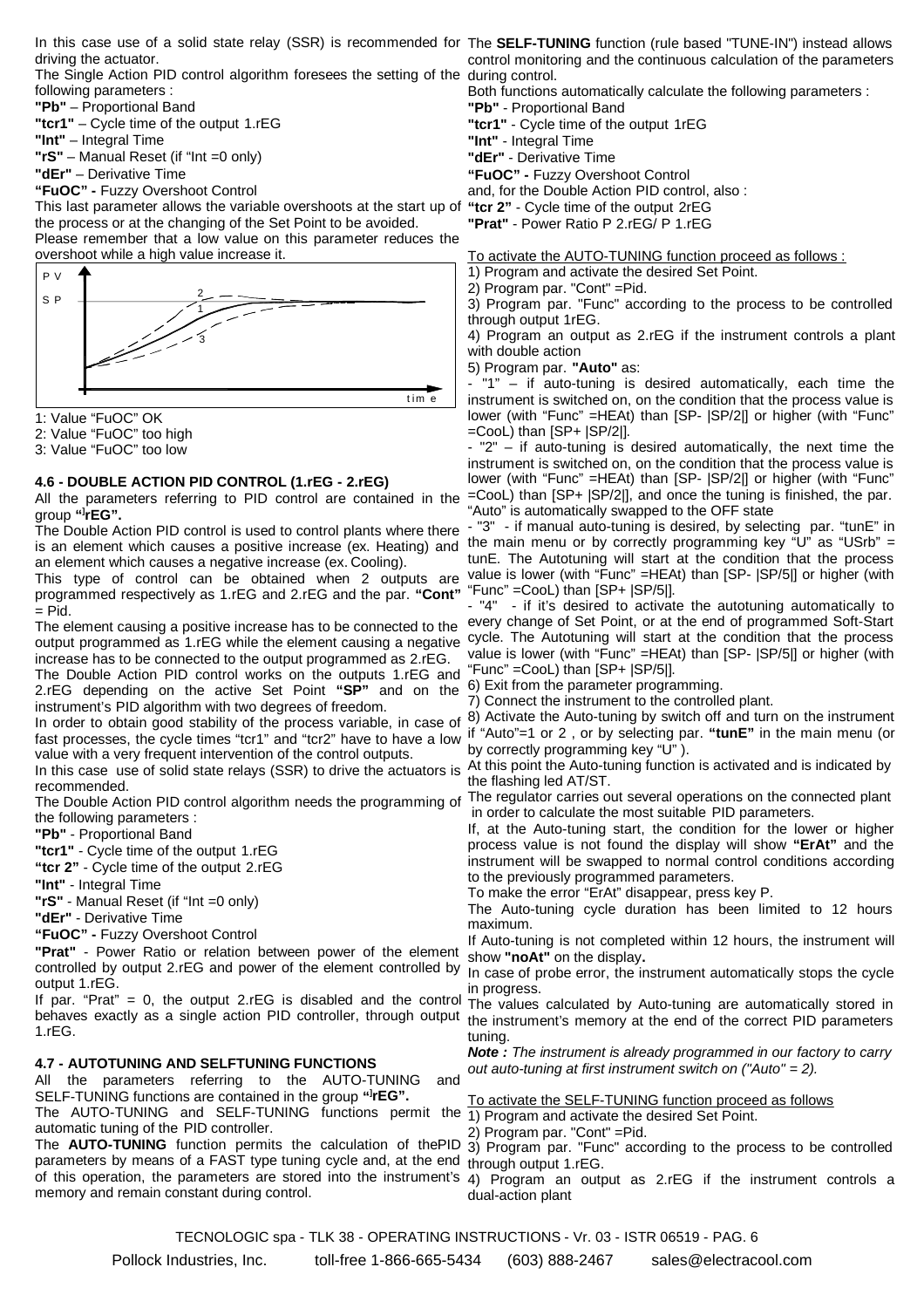5) Program par. **"SELF"** = yES

6) Exit from the parameter programming.

7) Connect the instrument to the controlled plant.

by correctly programming key "U").

When the Self-tuning function is active, the led AT/ST is permanently lit up and all the PID parameters ("Pb", "Int", "dEr", **4.9 - SOFT-START FUNCTION** etc.) are no longer visualized.

*Note : It's always preferable tuning the instrument using the* contained in the group **"] rEG".** Autotuning and to activate the Selftuning after because the tuning The Soft-Start function only works through PID control and allows *through Selftuning is more slow.*

To stop the Auto-tuning cycle or deactivate the Self-tuning function select one of the control types : "rEG", "OPLO" or "OFF" from the menu "SEL". If the instrument is switched off during Auto-tuning or the normal rating. (ex. for certain heating elements). with the Self-tuning function activated, these functions will remain The function depends on the following parameters : activated the next time it is switched on.

#### **4.8 - REACHING OF THE SET POINT AT CONTROLLED SPEED "HSEt"** - End Soft Start cycle threshold **AND AUTOMATIC SWITCHING BETWEEN TWO SET POINTS** If both parameters are programmed with values other than OFF, **(RAMPS AND DWELL TIME)**

in the group **"] rEG".**

It is possible to reach the set point in a predetermined time (in any Practically, the instrument works in manual condition and switches case longer than the time the plant would naturally need). This to automatic control at the elapsing of time "SSt" or when is could be useful in those processes (heating or chemical reached-the-absolute-value-programmed-at-par. "HSEt". treatments, etc.) where the set point has to be reached gradually, in To disable the Soft-Start function simply program par. "SSt" = OFF. a predetermined time.

Once the instrument has reached the first Set Point (SP1) it is execution, the function is interrupted and the instrument gives an possible to have automatic switching to the second Set Point (SP2) output power as programmed on par. "OPE". after a set time, thus obtaining a simple automatic process cycle.

These functions are available for all the programmable controls If it's desired to activate the Autotuning with Soft-Start set par. (PID single and double action, ON/OFF and Neutral Zone "Auto"=4. ON/OFF).

The function is determined by the following parameters :

**"SLor"** - Gradient of first ramp expressed in unit/minute

**"SLoF"** - Gradient of second ramp expressed in unit/minute.

**"dur.t"** - Dwell time of Set Point "SP1" before automatic switching to Set Point "SP2" (expressed in hrs. and min.).

The functions are deactivated when the relative parameters are  $=$ InF.

If is desired only one ramp (ex. to reach "SP1") it is enough to output the alarm has to correspond to. program on the par. "SLor" the desired value.

The ramp "SLor" it will always active at power on and when the Active Set Point value is changed.



If it is desired an automatic cycle from the power on instead it is necessary to program the par. "nSP" = 2, to program the two Set Point values "SP1" and "SP2" and naturally to program the par. "SLor", "dur.t" and "SLoF" with the desired values.

In this case at the end of the cycle all the ramps won't be more active.



*Examples with starts from values lower than SP and with decreasing of SP.*

*Note: In case of PID control, if Auto-tuning is desired whilst the ramp function is active, this will not be carried out until the tuning*

8) Activate Self-tuning selecting par. "tunE" in the main menu (or *program the desired ramp and, if it automatic tuning is desired, cycle has been completed. It is therefore recommended that Auto-tuning be started avoiding activating the ramp function and, once the tuning is finished, deactivate Auto-tuning ("Auto" = OFF), enable the Self-tuning function.*

All the parameters referring to the Soft -Start functioning are

the limitation of control power when the instrument is switched on, for a programmable period of time.

This is useful when the actuator, driven by the instrument, may be damaged excess power supplied when the application is not yet in

 **"St.P"** - Soft-Start power

**"SSt"** - Soft-Start time (expressed in hh.mm)

All the parameters referring to the ramps functioning are contained programmed on par. "St.P" for the time programmed on par. "SSt" when switched on the instrument gives an output power as or when is reached the absolute value programmed at par. "HSEt".

Whenever, a measurement errors occurs during the Soft-Start

If the measurement is restored, the Soft-Start is still deactivated.

The Autotuning will start automatically at the end of programmed Soft-Start cycle at the condition that the process value is lower (with "Func" =HEAt) than [SP- |SP/5|] or higher (with "Func" =CooL) than [SP+ |SP/5|].

#### **4.10 - ALARMS OUTPUTS FUNCTIONS (AL1, AL2)**

The alarms (AL1, AL2) are depending on the process value and before to set his functioning it's necessary to establish to which

First of all it's necessary to configure, in the parameters group **"] Out",** the parameters relative to the outputs required as alarm ("O1F" , "O2F") programming the parameter relative to the desired output as follows :

**= ALno** if the alarm output has to be ON when the alarm is active, while it's OFF when the alarm is not active

**= ALnc** if the alarm output has to be ON when the alarm is not active, while it's OFF when the alarm is active

**= ALni** if the alarm output has to be ON when the alarm is not active, while it is OFF when the alarm is active but with reverse led indication (led ON= alarm OFF).

*Note: In all the examples that follow is made reference to the alarm AL1. Naturally the operation of the other alarms results analogous.*

Have now access at the group **"] AL1",** and program on par. **"OAL1"** , to which output the alarm signal has to be sent.

The alarm functioning is instead defined by parameters :

**"AL1t "** - ALARM TYPE

**"Ab1"** - ALARM CONFIGURATION

**"AL1"** - ALARM THRESHOLD

**"AL1L"** - LOW ALARM THRESHOLD (for band alarm) OR MINIMUM SET OF AL1 ALARM THRESHOLD (for low or high alarm)

**"AL1H"** - HIGH ALARM THRESHOLD (for band alarm) OR MAXIMUM SET OF AL1 ALARM THRESHOLD (for low or high alarm)

**"HAL1" -** ALARM HYSTERESIS

**"AL1d"** - ALARM ACTIVATION DELAY (in sec.)

**"AL1i"** - ALARM BEHAVIOUR IN THE EVENT OF MEASUREMENT ERROR

TECNOLOGIC spa - TLK 38 - OPERATING INSTRUCTIONS - Vr. 03 - ISTR 06519 - PAG. 7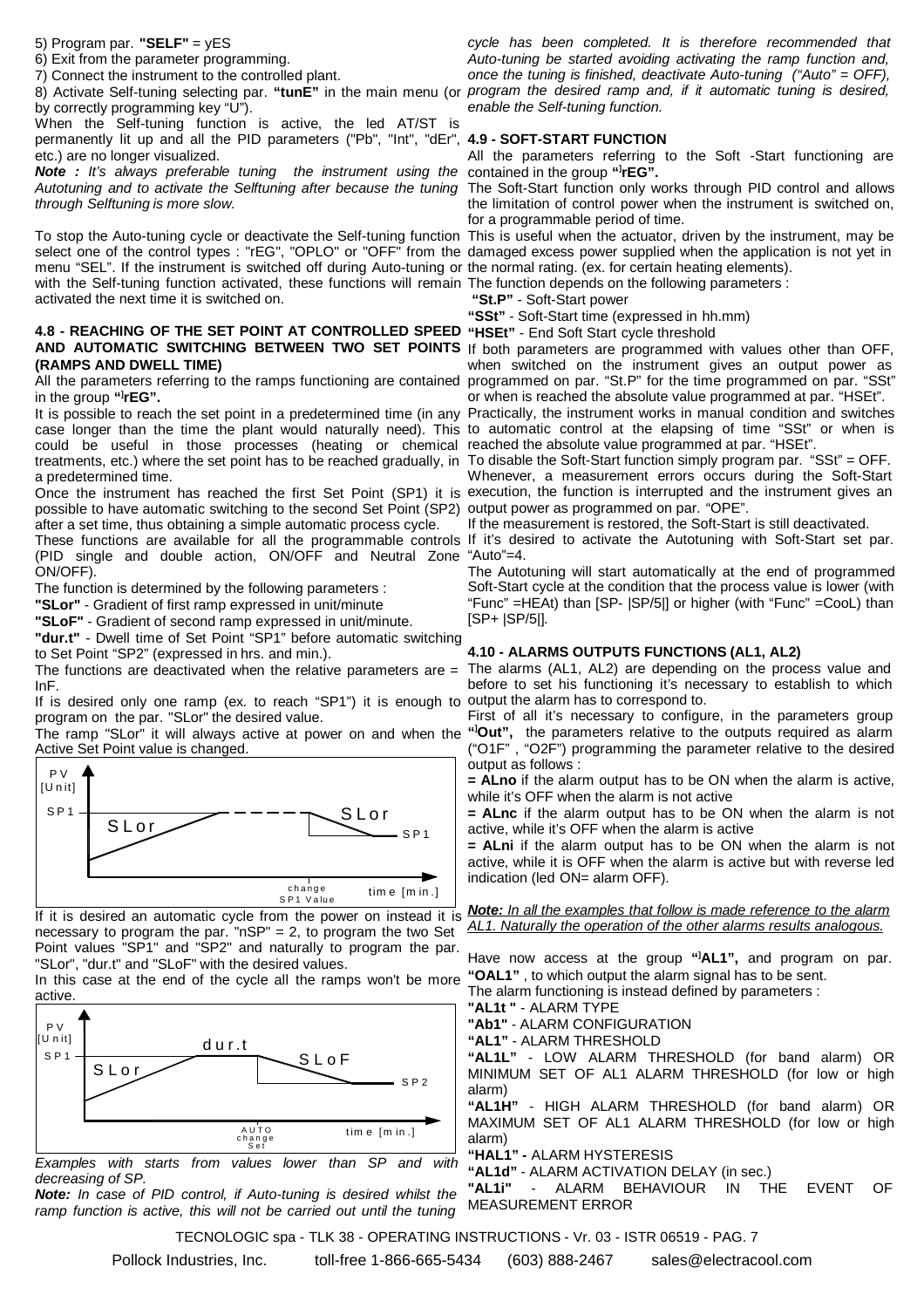different ways.

LoAb = ABSOLUTE LOW ALARM: The alarm is activated when the ALARM BEHAVIOUR AT SWITCH ON: the alarm output may process value goes below the alarm threshold set on parameter behave in two different ways, depending on the value added to par. "AL1" and will be deactivated when it goes above the value [AL1+HAL1].

With this mode is possible to program the minimum and the there are alarm conditions. maximum set of "AL1" by "AL1L" and "AL1H" parameters.

process value goes higher than the alarm threshold parameter "AL1" and will be deactivated when it goes below the value [AL1 - HAL1].

With this mode is possible to program the minimum and the maximum set of "AL1" by "AL1L" and "AL1H" parameters.



**LodE** = DEVIATION LOW ALARM: The alarm is activated when the process value goes below the value [SP + AL1] and will be deactivated when it goes above the value [SP + AL1 + HAL1].

With this mode is possible to program the minimum and the maximum set of "AL1" by "AL1L" and "AL1H" parameters.

process value goes above the value [SP + AL1] and will be deactivated when it goes below the value [SP + AL1 - HAL1].

With this mode is possible to program the minimum and the maximum set of "AL1" by "AL1L" and "AL1H" parameters.



**LHAb** = ABSOLUTE BAND ALARM: The alarm is activated when the process value goes under the alarm threshold set on parameter "AL1L" or goes higher than the alarm threshold set on parameter "AL1H" and will be deactivated when it goes below the value [AL1H - HAL1] or when it goes above the value [AL1L + HAL1].

**LHdE** = DEVIATION BAND ALARM: The alarm is activated when the process value goes below the value [SP + AL1L] or goes above than the value  $[SP + AL1H]$  and will be deactivated when it goes below the value [SP + AL1H - HAL1] or when it goes above the value [SP + AL1L + HAL1].



"Ab1" - ALARM CONFIGURATION: This parameter can assume a value between 0 and 31.

**"AL1t" – ALARM TYPE :** the alarm output can behave in six is obtained by adding the values reported in the following The number to be set, which will correspond to the function desired, descriptions :

"Ab1".

+0 = NORMAL BEHAVIOUR: The alarm is always activated when

HiAb = ABSOLUTE HIGH ALARM: The alarm is activated when the on, the instrument is in alarm condition, the alarm is not activated. It +1 = ALARM NOT ACTIVATED AT SWITCH ON: If, when switched set on will be activated only when the process value is in non-alarm conditions and then back in alarm conditions.



*exemple with absolute low alarm*

ALARM DELAY: the alarm output may behave in two different ways depending on the value added to par. "Ab1".

+0 = ALARM NOT DELAYED: The alarm is immediately activated when the alarm condition occurs.

+2 = ALARM DELAYED: When the alarm condition occurs, delay counting begins, as programmed on par. "AL1d" (expressed in sec.) and the alarm will be activated only after the elapsing of that time.

**HidE** = DEVIATION HIGH ALARM: The alarm is activated when the ALARM LATCH: : the alarm output may behave in two different ways depending on the value added to par. "Ab1".

> + 0 = ALARM NOT LATCHED: The alarm remains active in alarm conditions only.

> + 4 = ALARM LATCHED: The alarm is active in alarm conditions and remains active even when these conditions no longer exist, until the correctly programmed key "U", ("USrb"=Aac) has been pushed.



*exemple with absolute high alarm*

ALARM AKNOWLEDGEMENT: : the alarm output may behave in two different ways depending on the value added to par. "Ab1".

+ 0 = ALARM NOT AKNOWLEDGED: The alarm always remains active in alarm conditions.

+ 8 = ALARM AKNOWLEDGED: The alarm is active in alarm conditions and can be deactivated by key "U" if properly programmed ("USrb"=ASi), and also if alarm conditions still exist.

ALARM BEHAVIOUR AT SET POINT CHANGE (DEVIATION ALARMS ONLY): the alarm output may behave in two different ways, depending on the value added to par. "Ab1".

+0 = NORMAL BEHAVIOUR: The alarm is always activated when there are alarm conditions.

+16 = ALARM NOT ACTIVATED AT SET POINT CHANGE: If, when Set Point change, the instrument is in alarm condition, the alarm is not activated. It will be activated only when the process value is in non-alarm conditions and then back in alarm conditions.

**"AL1i" - ALARM ACTIVATION IN CASE OF MEASUREMENT ERROR:** This allows one to establish how the alarm have behave in the event of a measurement error (yES=alarm active; no=alarm deactivated).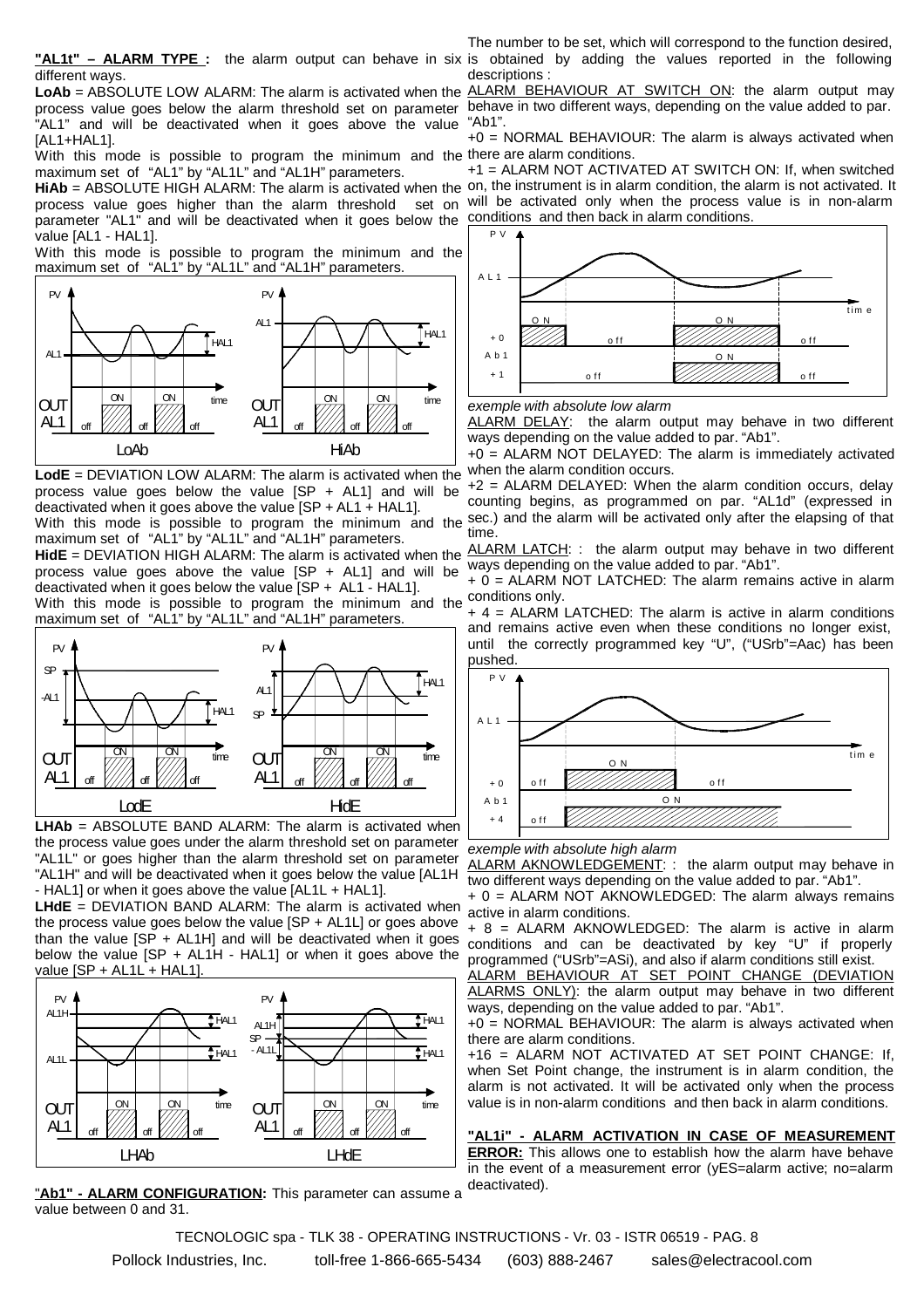#### **4.11 - LOOP BREAK ALARM FUNCTION**

All the parameters referring to the Loop Break alarm function are that it has not been loaded any valid configuration on the device. contained in the group **"] LbA".**

The Loop Break alarm is available on all the instruments, which 6) observe the indication led : after having pressed the button, the intervenes when, for any reason (short-circuit of a thermocouple, led becomes red and therefore, at the end of the data transfer, it thermocouple inversion, load interruption), the loop control is becomes green. interrupted.

First of all, it is necessary to establish to which output the alarm has To transfer the configuration loaded on the device onto an to correspond.

To do this it is necessary to set the parameter relative to the output proceed in the following way: to be used ("O1F" , "O2F") in the group **"] Out",** programming the 1) position both dip switch of KEY 01 in the **ON** mode. parameter as :

while it is OFF when the alarm is not active.

**= ALnc** if the alarm output has to be ON when the alarm is not 3) verify that the instrument or the device are supplied active while it is OFF when the alarm is active.

active, while it is OFF when the alarm is active but with reverse led means that on the device it has not been downloaded any valid indication (led ON= alarm OFF).

Enter group "ILbA" and program which output the alarm signal 5) if the les results green, press the button placed on the device. has to be addressed to on par. **"OLbA"**,.

the 100% of the value for the time programmed on par. **"LbAt"** (expressed in sec.).

To avoid false alarms, the value of this parameter has to be set considering the time the plant takes to reach the Set point when the measured value is a long distance from it (for example at the plant start-up).

On alarm intervention, the instrument visualizes the message **"LbA"** and behaves as in the case of a measurement error giving a power output as programmed on par. **"OPE"** (programmable in the group **"] InP")**.

To restore normal functioning after the alarm, select the control mode "OFF" and then re-program the automatic control ("rEG") after checking the correct functioning of probe and actuator.

To exclude the Loop Break alarm, set "OLbA" = OFF.

#### **4.12 - FUNCTIONING OF KEY "U"**

The function of key "U" can be set through par. **"USrb"** contained in the group "**"] PAn".**

The parameter can be programmed as :

**= noF** : no function

**= tunE** : Pushing the key for 1 sec. at least, it is possible to activate/deactivate Auto-tuning or Self-tuning

**= OPLO** : Pushing the key for 1 sec. at least, it is possible to swap from automatic control (rEG) to manual one (OPLO) and vice versa. **= Aac** : Pushing the key for 1 sec. at least, it is possible to

acknowledge the alarm. (see par. 4.10) **= ASi** : Pushing the key for 1 sec. at least, it is possible to *manual.*

acknowledge an active alarm (see par. 4.10) **= CHSP** : Pushing the key for 1 sec. at least, it is possible to select

one of the 4 pre-programmed Set Points on rotation.

**= OFF** : Pushing the key for 1 sec. at least, it is possible to swap from automatic control (rEG) to OFF control (OFF) and vice versa.

#### **4.13 - PARAMETERS CONFIGURATION BY "KEY01"**

The instrument is equipped with a connector that allows the transfer automatically disabled as unnecessary. from and toward the instrument of the functioning parameters through the device **TECNOLOGIC KEY01** with **5 poles** connector.

This device it's mainly useable for the serial programming of the instruments which need to have the same parameters configuration or to keep a copy of the programming of an instrument and allow its rapid retransmission.

To use the device KEY01 it's necessary that the device or instrument are being supplied.

To transfer the configuration of an instrument into the device **(UPLOAD)** it is necessary to proceed in the following way:

1) position both dip switch of KEY 01 in the **OFF** mode.

2) connect the device to the instrument TLK plugging the special connector.

3) verify that the instrument or the device are supplied

4) observe the indication led on the device KEY 01: if it results green this means that a configuration is already loaded on the

device while if it results green blinking or red blinking this means 5) press the button placed on the device.

7) now it is possible to disconnect the device.

instrument of the same family **(DOWNLOAD)**, it is necessary to

**= ALno** if the alarm output has to be ON when the alarm is active features of the one from which has been downloaded the desired 2) connect the device to an instrument TLK having the same configuration, plugging the special connector.

**= ALni** if the alarm output has to be ON when the alarm is not green, because if the led results green blinking or red blinking, this 4) observe the indication led on the device KEY 01: it has to result configuration and therefore it's useless to continue.

The Loop Break alarm is activated if the output power remains at led becomes red and therefore, at the end of the data transfer, it 6) observe the indication led : after having pressed the button, the becomes green.

7) now it is possible to disconnect the device.



#### **Instrument supplied from the device**



*For additional info, please have a look at the KEY01 instruction*

#### **5 - PROGRAMMABLE PARAMETERS**

Here following are described all the parameters available on the instrument. Some of them could be not present or because they are depending on the type of instrument or because they are

|  | Group " <sup>1</sup> SP" (parameters relative to the Set Point) |
|--|-----------------------------------------------------------------|
|--|-----------------------------------------------------------------|

| Par.           |                   | <b>Description</b>           |                   | Def.    | <b>Note</b> |
|----------------|-------------------|------------------------------|-------------------|---------|-------------|
| 1              | nSP Number of the |                              | $1 \div 4$        |         |             |
|                |                   | programmable Set             |                   |         |             |
|                |                   | point                        |                   |         |             |
| $\overline{2}$ |                   | <b>SPAt</b> Active Set point | $1 \div nSP$      |         |             |
| 3              | SP <sub>1</sub>   | Set Point 1                  | SPLL ÷ SPHL       | O       |             |
| 4              | SP <sub>2</sub>   | Set Point 2                  | SPLL ÷ SPHL       | O       |             |
| 5              | SP <sub>3</sub>   | <b>Set Point 3</b>           | SPLL ÷ SPHL       | O       |             |
| 6              | SP4               | <b>Set Point 4</b>           | SPLL ÷ SPHL       | O       |             |
| 7              | <b>SPLL</b>       | Low Set Point                | $-1999 \div$ SPHL | $-1999$ |             |
| 8              |                   | <b>SPHL</b> High Set Point   | $SPLL \div 9999$  | 9999    |             |

TECNOLOGIC spa - TLK 38 - OPERATING INSTRUCTIONS - Vr. 03 - ISTR 06519 - PAG. 9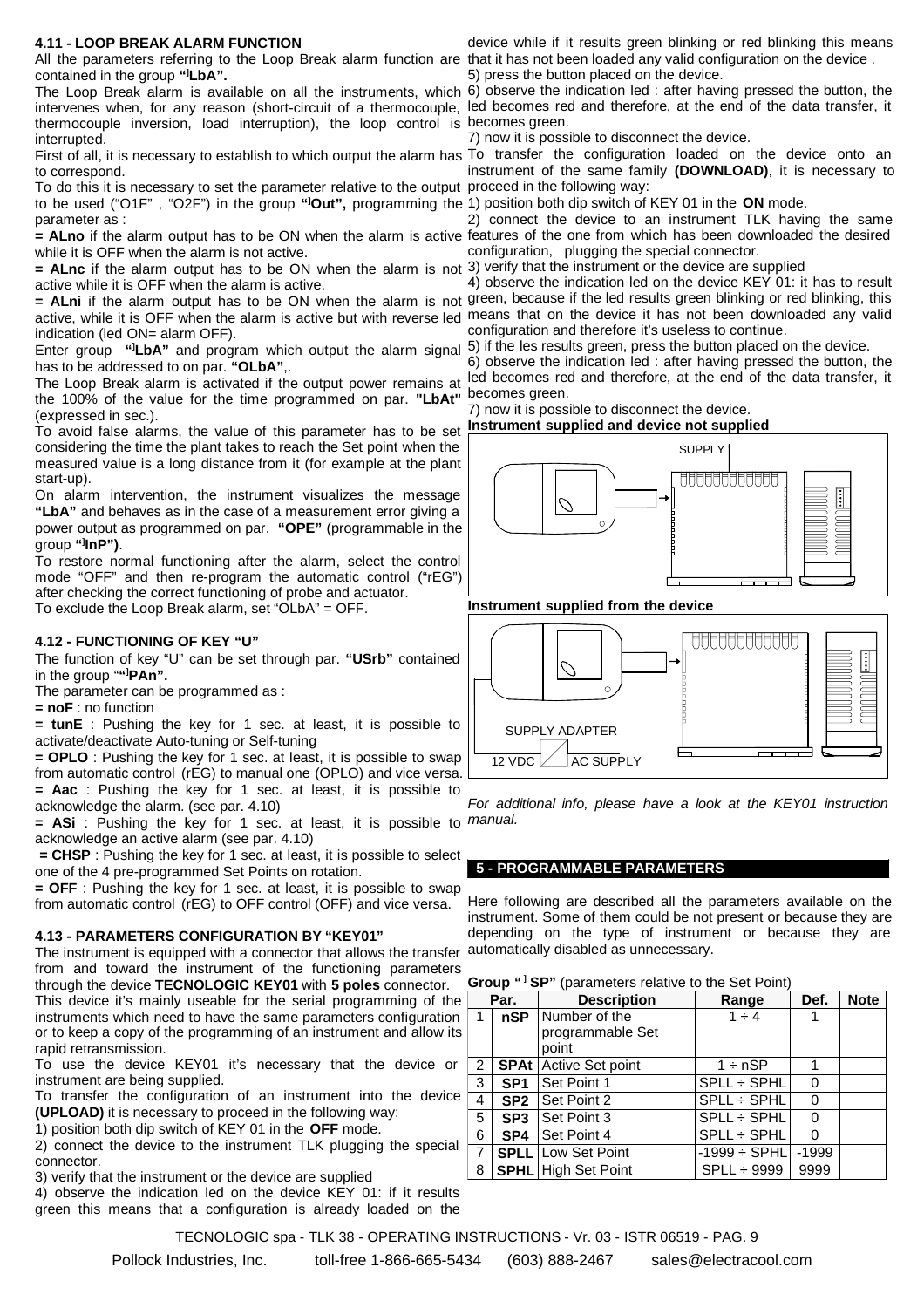|       | Par.                    | Group " <sup>1</sup> InP" (parameters relative to the measure input)<br><b>Description</b> | Range                       | Def.                       | <b>Note</b> |
|-------|-------------------------|--------------------------------------------------------------------------------------------|-----------------------------|----------------------------|-------------|
| 9     | <b>SEnS</b>             | Probe type:                                                                                | $input C$ :                 | J                          |             |
|       |                         | J= thermocoupled J                                                                         | J / CrAL / S /              |                            |             |
|       |                         |                                                                                            |                             |                            |             |
|       |                         | CrAL= termocoupled K                                                                       | Ir.J / $Ir.CA$ /            |                            |             |
|       |                         | S= thermocoupled S                                                                         | Pt1 / 0.50 /                |                            |             |
|       |                         | Ir.J=Infrared Sen. IRS J                                                                   | 0.60 / 12.60                |                            |             |
|       |                         | Ir.CA= Infrared Sen.                                                                       | input $E$ :                 | Ptc                        |             |
|       |                         | <b>IRSK</b>                                                                                | J/ CrAL/S/                  |                            |             |
|       |                         | Pt1= thermores. Pt100                                                                      | Ir.J / $Ir.CA$ /            |                            |             |
|       |                         | $0.50 = 0.50$ mV                                                                           | Ptc / $ntc$ /               |                            |             |
|       |                         | $0.60 = 0.60$ mV                                                                           | 0.50 / 0.60 /               |                            |             |
|       |                         | 12.60= 1260 mV                                                                             | 12.60                       |                            |             |
|       |                         | Ptc= thermistor PTC                                                                        | $input$ :                   | 4.20                       |             |
|       |                         | KTY81-121                                                                                  | 0.20 / 4.20                 |                            |             |
|       |                         | ntc= thermistor NTC                                                                        | input V:                    | 0.10                       |             |
|       |                         | 103-AT2                                                                                    | 0.1 /                       |                            |             |
|       |                         | $0.20 = 0.20$ mA                                                                           | 0.5 / 1.5 /                 |                            |             |
|       |                         | $4.20 = 4.20$ mA                                                                           | 0.10 / 2.10                 |                            |             |
|       |                         | $0.1 = 0.1 V$                                                                              |                             |                            |             |
|       |                         | $0.5 = 0.5$ V                                                                              |                             |                            |             |
|       |                         | $1.5 = 1.5$ V                                                                              |                             |                            |             |
|       |                         | $0.10 = 0.10 V$                                                                            |                             |                            |             |
|       |                         | $2.10 = 2.10 V$                                                                            |                             |                            |             |
| 10    | $\overline{\text{SSC}}$ | Low scale limit input                                                                      | $-1999 \div FSC$            | 0                          |             |
|       |                         | with V / I signals                                                                         |                             |                            |             |
| 11    | <b>FSC</b>              | High scale limit input                                                                     | $SSC \div 9999$             | 100                        |             |
|       |                         |                                                                                            |                             |                            |             |
|       |                         | with V / I signals                                                                         |                             |                            |             |
| 12    | dP                      | Number of decimal                                                                          | Pt1 / Ptc / ntc:            | 0                          |             |
|       |                         | figures                                                                                    | 0/1                         |                            |             |
|       |                         |                                                                                            | norm sig.:                  |                            |             |
|       |                         |                                                                                            | $0 \div 3$                  |                            |             |
| 13    | Unit                    | Temperature unit of                                                                        | $\overline{C}/\overline{C}$ | $\overline{\rm ^{\circ}C}$ |             |
|       |                         | measurement                                                                                |                             |                            |             |
| 14    | <b>FiL</b>              | Input digital filter                                                                       | $0FF - 20.0$                | 1.0                        |             |
|       |                         |                                                                                            | sec.                        |                            |             |
| 15    | <b>OFSt</b>             | <b>Measuring Offset</b>                                                                    | $-1999 \div 9999$           | 0                          |             |
| 16    | rot                     | Rotation<br>of<br>the                                                                      | $0.000 \div 2.000$          | 1.000                      |             |
|       |                         | measuring straight line                                                                    |                             |                            |             |
| 17    | <b>InE</b>              | "OPE" functioning<br>in                                                                    | OUr / Or / Ur               | OUr                        |             |
|       |                         | case of measuring error                                                                    |                             |                            |             |
|       |                         | OUr<br>Over<br>and<br>$=$                                                                  |                             |                            |             |
|       |                         | under-range                                                                                |                             |                            |             |
|       |                         | $Or = Over-range only$                                                                     |                             |                            |             |
|       |                         |                                                                                            |                             |                            |             |
|       |                         | Ur = Under-range only                                                                      |                             |                            |             |
| 18    | <b>OPE</b>              | Output power in case of                                                                    | $-100 \div 100$             | 0                          |             |
|       |                         | measuring error                                                                            | %                           |                            |             |
|       |                         | Group" <sup>1</sup> Out" (parameters relative to the outputs)                              |                             |                            |             |
|       | Par.                    | <b>Description</b>                                                                         | Range                       | Def.                       | <b>Note</b> |
| 19    | O <sub>1</sub> F        | Functioning of output 1:                                                                   | 1. $rEG / 2.rEG$            | 1.rEG                      |             |
|       |                         | 1.rEG= Control output 1                                                                    | ALno / ALnc                 |                            |             |
|       |                         | 2.rEG= Control output 2                                                                    | ALni / OFF                  |                            |             |
|       |                         | ALno= Alarm Out                                                                            |                             |                            |             |
|       |                         | normally opened                                                                            |                             |                            |             |
|       |                         | ALnc= Alarm Out                                                                            |                             |                            |             |
|       |                         | normally closed                                                                            |                             |                            |             |
|       |                         | ALni= Alarm Out                                                                            |                             |                            |             |
|       |                         | normally closed with                                                                       |                             |                            |             |
|       |                         | reverse led func.                                                                          |                             |                            |             |
| 20    | O2F                     | Functioning of output 2:                                                                   | 1. $rEG / 2.rEG$            | ALno                       |             |
|       |                         | see "O1F"                                                                                  | ALno / ALnc                 |                            |             |
|       |                         |                                                                                            | ALni / OFF                  |                            |             |
| Group |                         | " <sup>1</sup> AL1" (parameters relative to alarm AL1)                                     |                             |                            |             |
|       |                         |                                                                                            |                             |                            |             |
|       | Par.                    | <b>Description</b>                                                                         | Range                       | Def.                       | <b>Note</b> |
| 22    | OAL <sub>1</sub>        | Output where alarm                                                                         | Out1 / Out2 /               | Out <sub>2</sub>           |             |
|       |                         | AL1 is addressed                                                                           | <b>OFF</b>                  |                            |             |
| 23    | AL <sub>1t</sub>        | Alarm AL1 type:                                                                            | LoAb / HiAb                 | LoAb                       |             |
|       |                         | LoAb= Absolute Low                                                                         | LHAb / LodE                 |                            |             |
|       |                         | HiAb= Absolute High                                                                        | HidE / LHdE                 |                            |             |
|       |                         | LHAb= Absolute Band                                                                        |                             |                            |             |
|       |                         | LodE= Deviation Low                                                                        |                             |                            |             |
|       |                         | HidE= Deviation High                                                                       |                             |                            |             |
|       |                         | LHdE= Deviation Band                                                                       |                             |                            |             |
|       |                         |                                                                                            |                             |                            |             |

| 24    | Ab1                     | Alarm AL1 functioning:                                       | 0 ÷ 31                     | 0           |             |
|-------|-------------------------|--------------------------------------------------------------|----------------------------|-------------|-------------|
|       |                         | $+1$ = not activated at                                      |                            |             |             |
|       | power on                |                                                              |                            |             |             |
|       |                         | $+2$ = delayed                                               |                            |             |             |
|       |                         | $+4 =$ latch                                                 |                            |             |             |
|       |                         | $+8$ = aknowledged<br>$+16$ = not activated at               |                            |             |             |
|       |                         | Set change (Dev. Al.)                                        |                            |             |             |
| 25    | AL <sub>1</sub>         | Alarm AL1 threshold                                          | AL1L÷ AL1H                 | 0           |             |
| 26    | AL1L                    | threshold<br>band<br>Low                                     | $-1999 \div AL1H$          | $-1999$     |             |
|       |                         | alarm AL1 or Minimum                                         |                            |             |             |
|       |                         | set alarm AL1 for high                                       |                            |             |             |
|       |                         | or low alarm                                                 |                            |             |             |
| 27    | AL <sub>1</sub> H       | High threshold<br>band                                       | $AL1L \div 9999$           | 9999        |             |
|       |                         | alarm AL1 or Maximum                                         |                            |             |             |
|       |                         | set alarm AL1 for high<br>or low alarm                       |                            |             |             |
| 28    |                         | <b>HAL1</b> Alarm AL1 hysteresis                             | OFF ÷ 9999                 | 1           |             |
| 29    |                         | AL1d Activation delay of                                     | $OFF + 9999$               | <b>OFF</b>  |             |
|       |                         | alarm AL1                                                    | sec.                       |             |             |
| 30    | AL <sub>1i</sub>        | Alarm AL1 activation in                                      | no / yES                   | no          |             |
|       |                         | case of measuring error                                      |                            |             |             |
|       |                         | Group " <sup>1</sup> AL2" (parameters relative to alarm AL2) |                            |             |             |
|       | Par.                    | <b>Description</b>                                           | Range                      | Def.        | <b>Note</b> |
| 31    |                         | <b>OAL2</b> Output where alarm                               | Out1 / Out2 /              | <b>OFF</b>  |             |
|       |                         | AL2 is addressed                                             | <b>OFF</b>                 |             |             |
| 32    | AL <sub>2t</sub>        | Alarm AL2 type:                                              | LoAb / HiAb                | LoAb        |             |
|       |                         | see "AL1t"                                                   | LHAb / LodE                |             |             |
| 33    | Ab <sub>2</sub>         | Alarm AL2 functioning:                                       | HidE / LHdE<br>$0 \div 31$ | 0           |             |
|       |                         | see "Ab1"                                                    |                            |             |             |
| 34    | AL <sub>2</sub>         | Alarm AL2 threshold                                          | AL2L÷ AL2H                 | 0           |             |
| 35    | AL <sub>2</sub> L       | Low threshold<br>band                                        | $-1999 \div AL2H$          | $-1999$     |             |
|       |                         | alarm AL2 or Minimum                                         |                            |             |             |
|       |                         | set alarm AL2 for high                                       |                            |             |             |
|       |                         | or low alarm                                                 |                            |             |             |
| 36    |                         | AL2H High threshold<br>band                                  | $AL2L \div 9999$           | 9999        |             |
|       |                         | alarm AL2 or Maximum                                         |                            |             |             |
|       |                         | set alarm AL2 for high<br>or low alarm                       |                            |             |             |
| 37    |                         | HAL2 Alarm AL2 hysteresis                                    | OFF ÷ 9999                 | 1           |             |
| 38    | AL <sub>2d</sub>        | Activation delay of                                          | OFF ÷ 9999                 | <b>OFF</b>  |             |
|       |                         | alarm AL2                                                    | sec.                       |             |             |
| 39    | AL <sub>2i</sub>        | Alarm AL2 activation in                                      | no / yES                   | no          |             |
|       | case of measuring error |                                                              |                            |             |             |
| Group | "11                     | bA" (parameters relative to Loop Break Alarm)                |                            |             |             |
|       | Par.                    | <b>Description</b>                                           | Range                      | Def.        | <b>Note</b> |
| 40    | <b>OLbA</b>             | Output where alarm                                           | Out1 / Out2 /              | OFF         |             |
|       | LbAt                    | LbA is addressed                                             | <b>OFF</b><br>OFF ÷ 9999   |             |             |
| 41    |                         | Time necessary to<br>activate alarm LbA                      | sec.                       | <b>OFF</b>  |             |
| Group |                         | " <sup>1</sup> rEG" (parameters relative to the control)     |                            |             |             |
|       | Par.                    | <b>Description</b>                                           | Range                      | Def.        | <b>Note</b> |
| 42    | Cont                    | Control type:                                                | Pid / On.FA                | Pid         |             |
|       |                         | Pid= PID                                                     | On.FS / nr                 |             |             |
|       |                         | On.FA= ON/OFF asym.                                          |                            |             |             |
|       |                         | On.FS= ON/OFF sym.                                           |                            |             |             |
|       |                         | nr= Neutral Zone<br>ON/OFF                                   |                            |             |             |
| 43    | <b>Func</b>             | Functioning mode                                             | <b>HEAt / CooL</b>         | <b>HEAt</b> |             |
|       |                         | output 1.rEG                                                 |                            |             |             |
| 44    | <b>HSEt</b>             | Hysteresis of ON/OFF                                         | $0 \div 9999$              | 1           |             |
|       |                         | control (or end Soft                                         |                            |             |             |
|       |                         | Start cycle threshold)                                       |                            |             |             |
| 45    | <b>CPdt</b>             | Compressor Protection                                        | OFF÷ 9999                  | OFF         |             |
|       |                         | time for 2.rEG                                               | sec.                       |             |             |
|       |                         |                                                              |                            |             |             |

TECNOLOGIC spa - TLK 38 - OPERATING INSTRUCTIONS - Vr. 03 - ISTR 06519 - PAG. 10 Pollock Industries, Inc. toll-free 1-866-665-5434 (603) 888-2467 sales@electracool.com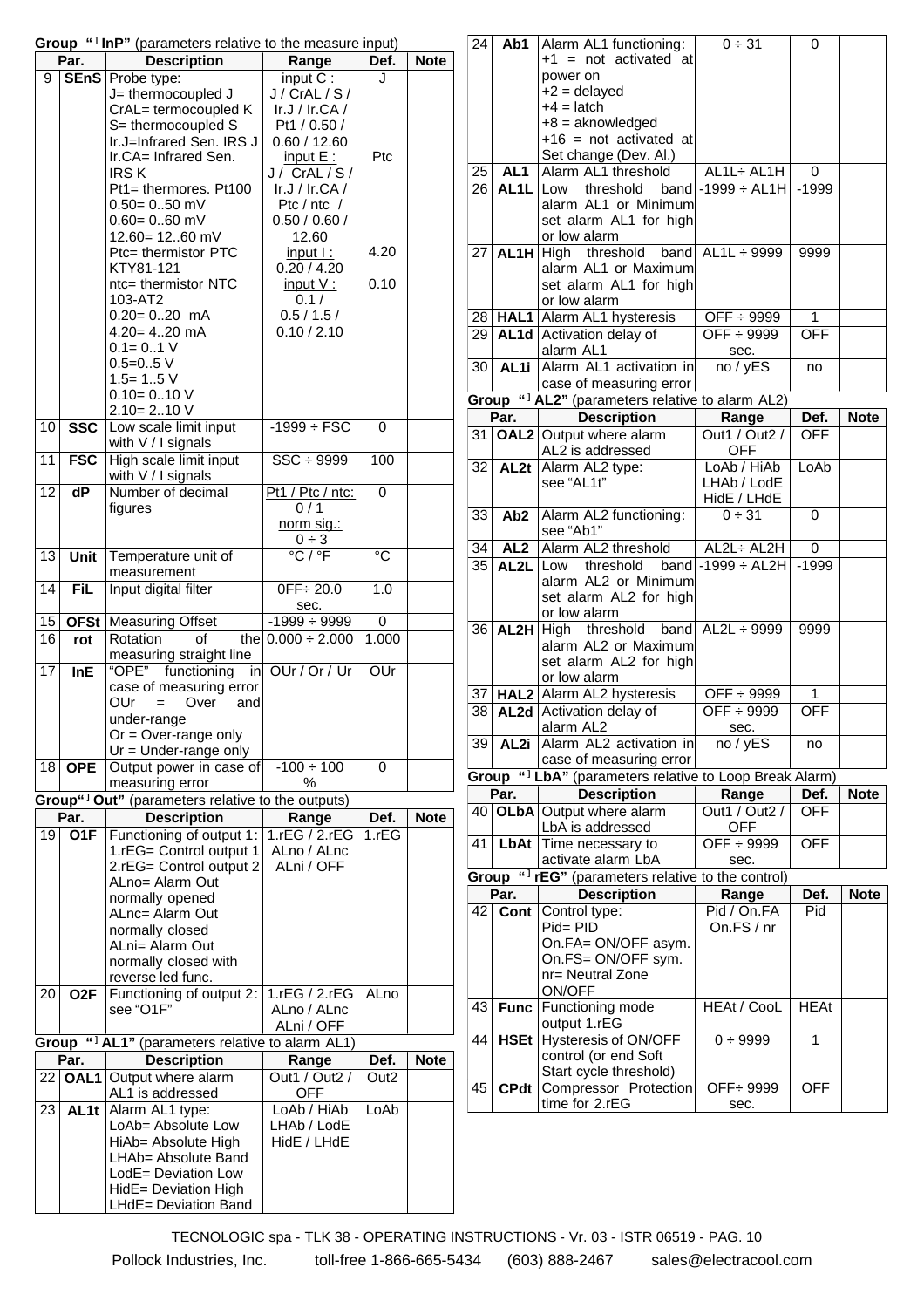| 46       | Auto                    | Autotuning Fast enable<br>OFF = Not active                      | OFF/<br>1/2/3/4              | $\overline{2}$ |                                                                       |
|----------|-------------------------|-----------------------------------------------------------------|------------------------------|----------------|-----------------------------------------------------------------------|
|          |                         | $1 =$ Start each power on<br>2= Start at first power            |                              |                |                                                                       |
|          |                         | on                                                              |                              |                |                                                                       |
|          |                         | 3= Start manually<br>4= Start after Soft Start                  |                              |                |                                                                       |
| 47       | <b>SELF</b>             | or change Set Point<br>Selftuning enable                        | no / yES                     | no             |                                                                       |
| 48       | Pb                      | Proportional band                                               | 0 ÷ 9999                     | 50             |                                                                       |
| 49       | <b>Int</b>              | Integral time                                                   | OFF $\div$ 9999              | 200            |                                                                       |
|          |                         |                                                                 | sec.                         |                |                                                                       |
| 50       | dEr                     | Derivative time                                                 | OFF ÷ 9999                   | 50             |                                                                       |
|          |                         |                                                                 | sec.<br>$0.00 \div 2.00$     | 0.5            |                                                                       |
| 51<br>52 | tcr1                    | <b>FuOc</b> Fuzzy overshoot control<br>Cycle time of output     | $0.1 \div 130.0$             | 20.0           |                                                                       |
|          |                         | 1.rEG                                                           | sec.                         |                |                                                                       |
| 53       | Prat                    | Power ratio 2.rEg /<br>1.rEG                                    | $0.01 \div 99.99$            | 1.00           |                                                                       |
| 54       | tcr2                    | Cycle time of 2.rEG                                             | $0.1 \div 130.0$             | 10.0           |                                                                       |
|          |                         |                                                                 | sec.                         |                |                                                                       |
| 55       | rS                      | <b>Manual reset</b>                                             | $-100.0 \div 100.0$<br>%     | 0.0            |                                                                       |
| 56       | <b>SLor</b>             | Gradient of first ramp:                                         | $0.00 \div 99.99$            | InF            |                                                                       |
|          |                         | InF= Ramp not active                                            | / InF unit/min.              |                |                                                                       |
| 57       | dur.t                   | Duration time between<br>two ramps                              | $0.00 \div 99.59$<br>$/$ InF | lnF            | F                                                                     |
|          |                         | InF= Time not active                                            | hrs.-min.                    |                |                                                                       |
| 58       | <b>SLoF</b>             | Gradient of second                                              | $0.00 \div 99.99$            | InF            |                                                                       |
|          |                         | ramp:                                                           | $/$ InF                      |                |                                                                       |
|          |                         | InF= Ramp not active                                            | unit / min.                  |                |                                                                       |
| 59       | St.P                    | Soft-Start power                                                | $-100 \div 100 \%$           | 0              |                                                                       |
| 60       | $\overline{\text{SSt}}$ | Soft-Start time                                                 | OFF/0.1÷7.59                 | OFF            |                                                                       |
| Group    |                         | " <sup>1</sup> PAn" (parameters relative to the user interface) | / InF hrs.-min.              |                |                                                                       |
|          | Par.                    | <b>Description</b>                                              | Range                        | Def.           | <b>Note</b>                                                           |
|          |                         |                                                                 |                              |                |                                                                       |
| 61 I     |                         |                                                                 | noF / tunE /                 | noF            | f                                                                     |
|          |                         | USrb Functioning of key "U" :<br>$noF = No Function$            | OPLO / Aac /                 |                |                                                                       |
|          |                         | tune= Start Autotuning                                          | ASi / CHSP /                 |                | ÌI<br>t                                                               |
|          |                         | or Selftuning                                                   | <b>OFF</b>                   |                |                                                                       |
|          |                         | OPLO= Manual Control                                            |                              |                | I                                                                     |
|          |                         | (open loop)<br>Alarms<br>Aac= Reset                             |                              |                |                                                                       |
|          |                         | latch                                                           |                              |                | C                                                                     |
|          |                         | $ASi=$<br>Aknowledged                                           |                              |                | V                                                                     |
|          |                         | Alarms                                                          |                              |                | C                                                                     |
|          |                         | OFF= Control OFF                                                |                              |                |                                                                       |
| 62       | diSP                    | Variable visualized on                                          | dEF / Pou /<br>SP.F / SP.o / | <b>dEF</b>     |                                                                       |
|          |                         | the display:<br>dEF= Process Value                              | AL1 / AL2                    |                |                                                                       |
|          |                         | Pou= Control Power                                              |                              |                | 7                                                                     |
|          |                         | SP.F= Active Set                                                |                              |                |                                                                       |
|          |                         | SP.o = Operative Set                                            |                              |                |                                                                       |
|          |                         | $AL1 = AL1$ threshold<br>$AL2 = AL2$ threshold                  |                              |                |                                                                       |
| 63       | <b>AdE</b>              | Shift value for the shift                                       | OFF9999                      | $\overline{2}$ | $F_F$<br>$F_F$                                                        |
|          |                         | index functioning                                               |                              |                |                                                                       |
| 64       | Edit                    | Set Fast program.:                                              | SE/AE/                       | SAE            | $\overline{\mathbf{S}}$<br>$\mathsf{r}$                               |
|          |                         | SE= Active Set can be                                           | SAE / SAnE                   |                |                                                                       |
|          |                         | while<br>modified<br>the<br>thresholds<br>alarm                 |                              |                | ₫                                                                     |
|          |                         | cannot be modified                                              |                              |                |                                                                       |
|          |                         | AE= Active Set cannot                                           |                              |                | $\overline{\mathbf{C}}$                                               |
|          |                         | be modified while the                                           |                              |                |                                                                       |
|          |                         | alarm thresholds<br>can                                         |                              |                |                                                                       |
|          |                         | be modified                                                     |                              |                |                                                                       |
|          |                         | SAE= Active Set and<br>alarm thresholds<br>can                  |                              |                |                                                                       |
|          |                         | be modified                                                     |                              |                |                                                                       |
|          |                         | SAnE= Active Set and                                            |                              |                | $\frac{1}{2}$ $\frac{1}{2}$ $\frac{1}{2}$ $\frac{1}{2}$ $\frac{1}{2}$ |
|          |                         | thresholds<br>alarm<br>cannot be modified                       |                              |                |                                                                       |

#### **6 - PROBLEMS, MAINTENANCE AND GUARANTEE**

| <b>6.1 - ERROR SIGNALLING</b> |                                                                                           |                                                                                                                                      |  |  |  |
|-------------------------------|-------------------------------------------------------------------------------------------|--------------------------------------------------------------------------------------------------------------------------------------|--|--|--|
| Error                         | Reason                                                                                    | <b>Action</b>                                                                                                                        |  |  |  |
|                               | Probe interrupted                                                                         | Verify<br>the<br>correct                                                                                                             |  |  |  |
| uuuu                          | The measured variable<br>is under the probe's<br>limits (under-range)                     | connection between probe<br>and instrument and then<br>verify<br>the correct                                                         |  |  |  |
| 0000                          | The measured variable<br>is over the probe's<br>limits (over-range)                       | functioning of the probe                                                                                                             |  |  |  |
| ErAt                          | Auto-tuning<br>not<br>possible because the<br>process value is too<br>higher or too lower | Push key "P" in order to<br>make the error message<br>disappear. Once the error<br>has been found, try to<br>repeat the auto-tuning. |  |  |  |
| noAt                          | Auto-tuning<br>not<br>finished within<br>12<br>hours                                      | Check the functioning of<br>probe and actuator and try<br>to repeat the auto-tuning.                                                 |  |  |  |
| LbA                           | control<br>Loop<br>interrupted<br>(Loop break alarm)                                      | Check the working<br>$\sigma$<br>probe and actuator and<br>swap the instrument<br>to<br>(rEG) control                                |  |  |  |
| <b>ErEP</b>                   | Possible anomaly<br>of<br>the EEPROM memory                                               | Push key "P"                                                                                                                         |  |  |  |

In error conditions, the instrument provides an output power as programmed on par. "OPE" and activates the desired alarms, if the relative parameters "ALni" have been programmed = yES.

#### **6.2 - CLEANING**

We recommend cleaning of the instrument with a slightly wet cloth using water and not abrasive cleaners or solvents which may damage the instrument.

#### **6.3 - GUARANTEE AND REPAIRS**

The instrument is under warranty against manufacturing flaws or faulty material, that are found within 12 months from delivery date. The guarantee is limited to repairs or to the replacement of the instrument. The eventual opening of the housing, the violation of the instrument or the improper use and installation of the product will bring about the immediate withdrawal of the warranty's effects. In the event of a faulty instrument, either within the period of warranty, or further to its expiry, please contact our sales department to obtain authorisation for sending the instrument to our company. The faulty product must be shipped to TECNOLOGIC with a detailed description of the faults found, without any fees or charge for Tecnologic, except in the event of alternative agreements.

#### **7 - TECHNICAL DATA**

#### **7.1 - ELECTRICAL DATA**

Power supply: 12 VAC/VDC, 24 VAC/VDC, 100.. 240 VAC +/- 10% Frequency AC: 50/60 Hz Power consumption: 4 VA approx. Input/s: 1 input for temperature probes: tc J,K,S ; infrared sensors TECNOLOGIC IRS J e K; RTD Pt 100 IEC; PTC KTY 81-121 (990  $\Omega$  @ 25 °C); NTC 103AT-2 (10K $\Omega$  @ 25 °C) or mV signals 0...50

mV, 0...60 mV, 12 ...60 mV or normalized signals 0/4...20 mA, 0..1 V, 0/1...5 V , 0/2...10 V.

Normalized signals input impedance: 0/4..20 mA: 51 Ω; mV and V: 1 MΩ

Output/s: Up to 2 outputs. Relay SPDT (8 A-AC1, 3 A-AC3 / 250 VAC) ; or in tension to drive SSR (8mA/ 8VDC). Auxiliary supply output: 10 VDC / 20 mA Max.

Electrical life for relay outputs: 100000 operat.

Installation category: II

Measurement category: I

Protection class against electric shock: Class II for Front panel Insulation: Reinforced insulation between the low voltage part (power supply 115 / 230 V and relay outputs) and front panel; Reinforced insulation between the low voltage section (Supply 115 / 230 V and relay outputs) and the extra low voltage section (input,

TECNOLOGIC spa - TLK 38 - OPERATING INSTRUCTIONS - Vr. 03 - ISTR 06519 - PAG. 11